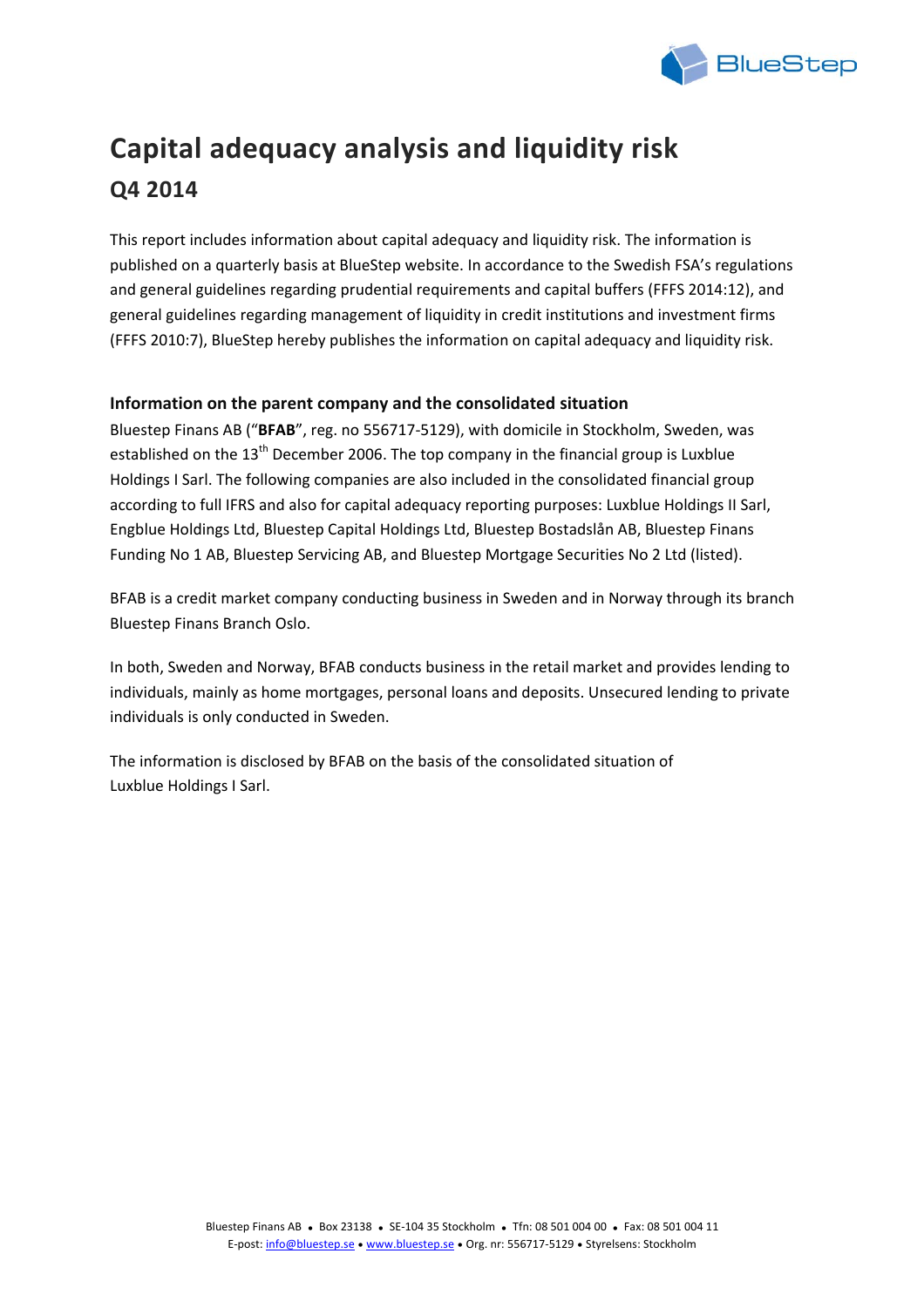

## **Capital Adequacy**

In accordance with Regulation (EU) 575/2013 ("**CRR**") and also the Directive 2013/13/EU ("**CRD IV**"), on 1<sup>st</sup> January 2014, new EU capital adequacy regulation came into force. CRR includes requirements regarding capital, liquidity and leverage ratio while CRD IV contains new provisions on capital buffers, corporate governance, disclosure of information, the purposes of supervision and sanctions. CRD IV was transposed by Swedish law on  $2^{nd}$  August 2014 through a number of new and revised laws, ordinances and regulations.

#### **Capital adequacy analysis**

|                                                                                  | $31$ -Dec-14     |
|----------------------------------------------------------------------------------|------------------|
| <b>Own Funds</b> (all amounts in thousand SEK, except %)                         | <b>Amount at</b> |
|                                                                                  | 31-Dec-2014      |
| Common Equity Tier 1 (CET1) capital: instruments and reserves                    |                  |
| Capital instruments and the related share premium accounts                       | 522,073          |
| of which: instrument type 1                                                      | 522,073          |
| Retained earnings                                                                | 119,121          |
| Independently reviewed interim profits net of any foreseeable charge or dividend | 112,540          |
| Common Equity Tier 1 (CET 1) capital before regulatory adjustments               | 753,735          |
| <b>CET1 capital: regulatory adjustments</b>                                      |                  |
| Intangible assets (net of related tax liability) (-)                             | $-206,756$       |
| Total regulatory adjustments to CET1                                             | $-206,756$       |
| <b>CET1</b> capital                                                              | 546,979          |
| Additional Tier 1 (AT1) capital: instruments                                     |                  |
| AT 1 capital before regulatory adjustments                                       |                  |
| AT1 capital: regulatory adjustments                                              |                  |
| Total regulatory adjustments to AT1 capital                                      |                  |
| AT1 capital                                                                      |                  |
| Tier 1 capital (T1= CET1 + AT1)                                                  | 546,979          |
| Tier 2 (T2) capital: instruments and provisions                                  |                  |
| T2 capital before regulatory adjustments                                         |                  |
| T2 capital: regulatory adjustments                                               |                  |
| Total regulatory adjustments to T2 capital                                       |                  |
| <b>Tier 2 capital</b>                                                            |                  |
| Total capital $(TC = T1 + T2)$                                                   | 546,979          |
| <b>Total risk weighted assets</b>                                                | 4,458,280        |
| <b>Capital ratios and buffers</b>                                                |                  |
| CET1 (as a % of total risk exposure amount)                                      | 12.27%           |
| T1 (as a % of total risk exposure amount)                                        | 12.27%           |
| TC (as a % of total risk exposure amount)                                        | 12.27%           |
| Institution specific buffer requirement                                          | 2.50%            |
| of which: capital conservation buffer requirement                                | 2.50%            |
| of which: countercyclical buffer requirement                                     |                  |
| of which: systemic buffer requirement                                            |                  |
| of which: G-SII or O-SII buffer                                                  |                  |
| CET1 available to meet buffers (as a % of risk exposure amount)                  | 4.27%            |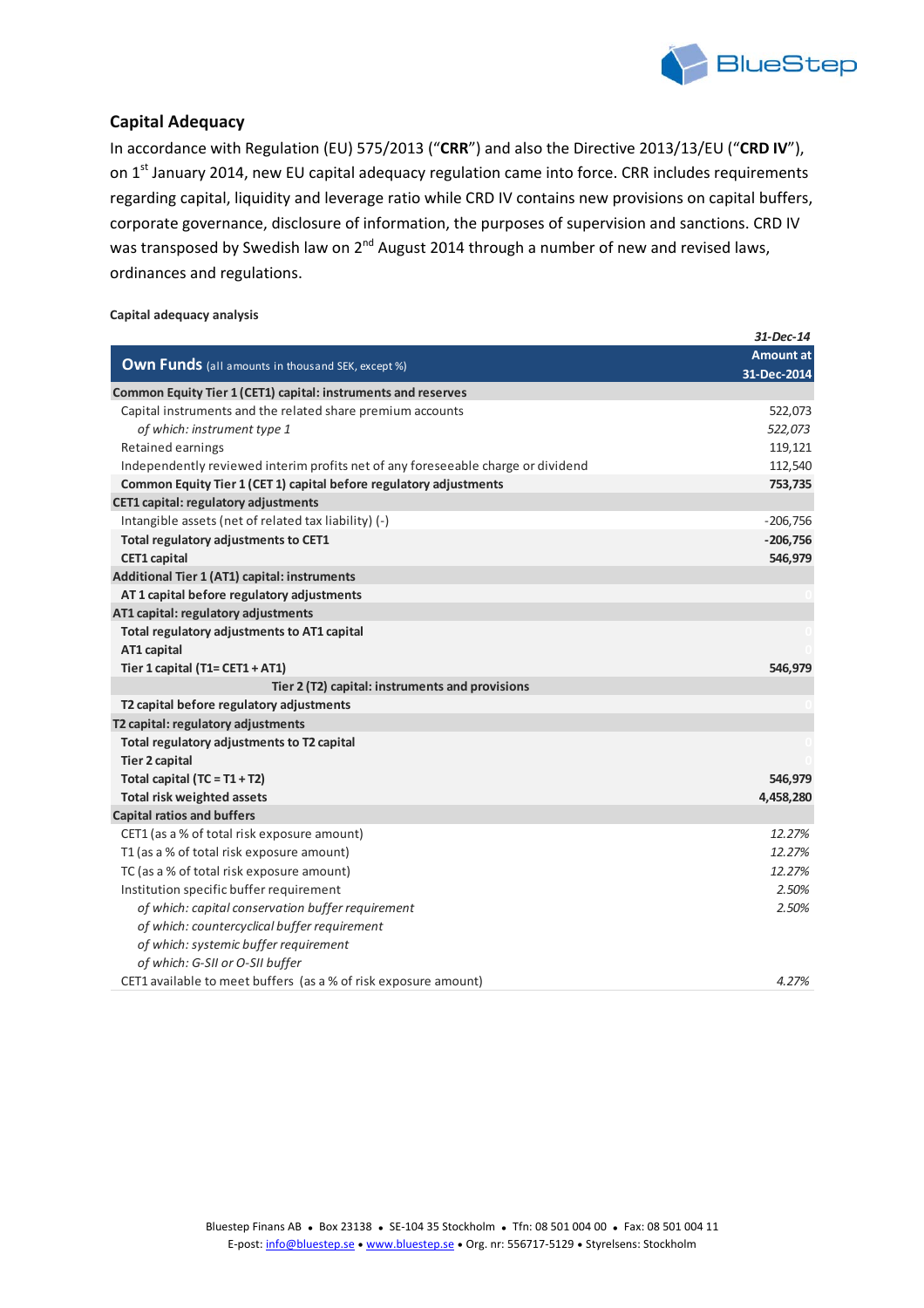

#### **Risk weighted exposure amount** ('000 SEK)

|                                                        | <b>Exposure</b> |
|--------------------------------------------------------|-----------------|
|                                                        | <b>Amounts</b>  |
| <b>TOTAL RISK EXPOSURE AMOUNT</b>                      | 4,458,280       |
| RISK WEIGHTED EXPOSURE AMOUNTS FOR CREDIT,             |                 |
| COUNTERPARTY CREDIT AND DILUTION RISKS AND FREE        |                 |
| <b>DELIVERIES</b>                                      | 3,681,239       |
| Standardised Approach (SA)                             | 3,681,239       |
| SA exposure classes excluding securitisation positions | 3,654,949       |
| Institutions                                           | 35,139          |
| Corporates                                             | 4,248           |
| Retail                                                 | 385,568         |
| Secured by mortgages on immovable property             | 2,728,363       |
| Exposures in default                                   | 185,191         |
| Covered bonds                                          | 44,634          |
| Claims on institutions and corporates with a short-    |                 |
| term credit assessment                                 | 181,954         |
| Other items                                            | 89,852          |
| Securitisation positions SA                            | 26,290          |
| TOTAL RISK EXPOSURE AMOUNT FOR POSITION, FOREIGN       |                 |
| <b>EXCHANGE AND COMMODITIES RISKS</b>                  | 2,900           |
| Risk exposure amount for position, foreign exchange    |                 |
| and commodities risks under standardised               |                 |
| approaches (SA)                                        | 2,900           |
| Foreign Exchange                                       | 2,900           |
| TOTAL RISK EXPOSURE AMOUNT FOR OPERATIONAL RISK        |                 |
| (OpR)                                                  | 533,869         |
| OpR Basic indicator Approach (BIA)                     | 533,869         |
| TOTAL RISK EXPOSURE AMOUNT FOR CREDIT VALUATION        |                 |
| <b>ADJUSTMENT</b>                                      | 240,272         |
| Standardised method                                    | 240,272         |

#### **Capital needs including Pillar 2 risks** ('000 SEK)

|                                                                     | <b>Total capital needs</b> |
|---------------------------------------------------------------------|----------------------------|
| Credit risk and counterparty risk                                   | 352,143                    |
| - which concentration risk                                          | 38,422                     |
| - including risks associated with exposure to the Swedish mortgages | 479,221                    |
| - of which reciprocity in other countries' demands                  |                            |
| Market risk                                                         | 36,547                     |
| - including interest rate risk arising from non-trading book        | 36,315                     |
| Operational risk                                                    | 42.709                     |
| Pension risk                                                        |                            |
| Other                                                               | 39.958                     |
| Diversification effects                                             |                            |
| Total                                                               | 471,359                    |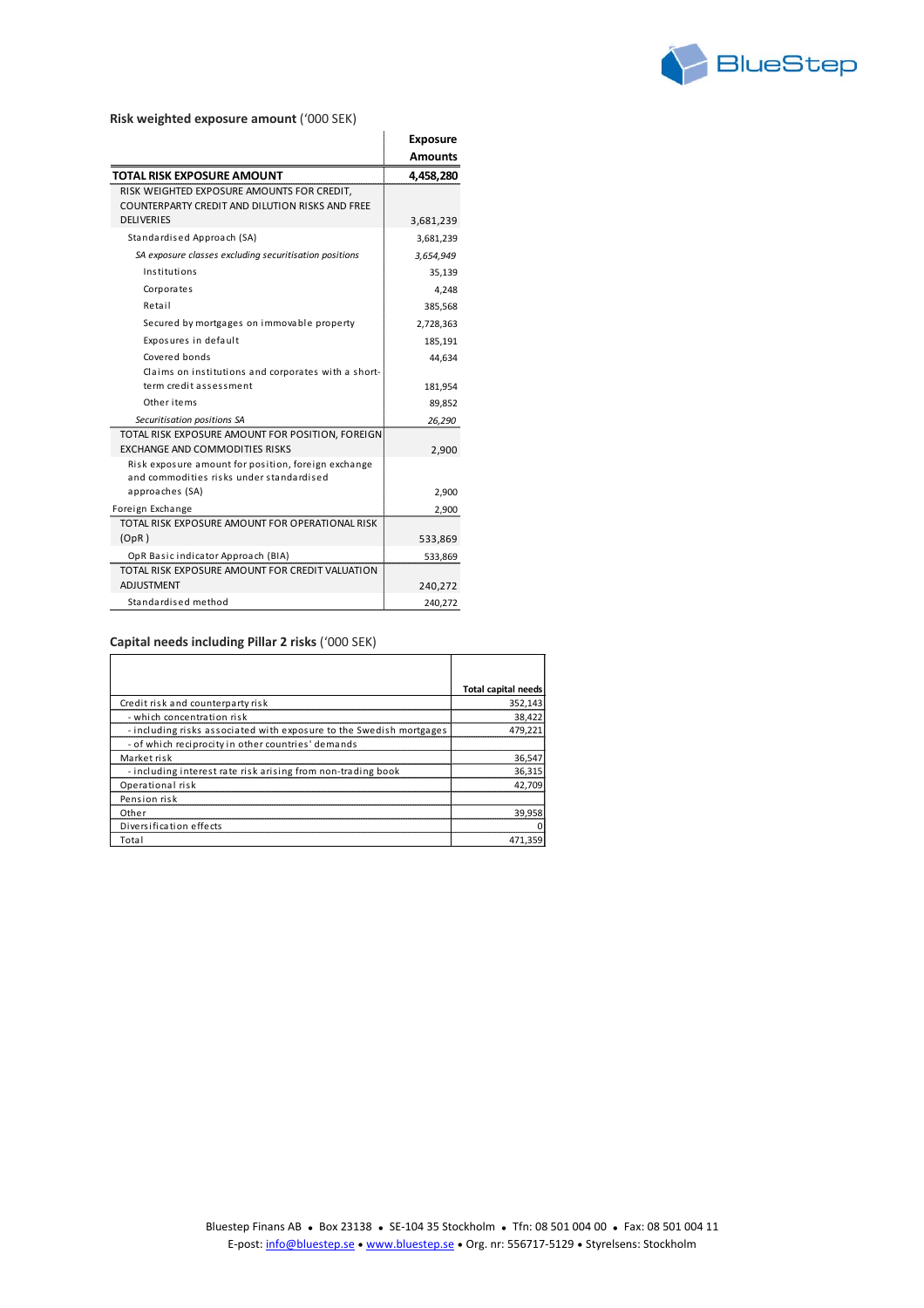

## **Information on Liquidity Risk**

Liquidity risk is the risk of not being able to meet payment obligations on their due dates without the cost of obtaining the funds increasing considerably. The extent of the risk depends on the "BFAB Financial Group" ability to rise necessary funding to meet its obligations.

The day to day handling of liquidity risk is managed through the Treasury function within BFAB. The BFAB Risk Manager acts as the central function for independent control of liquidity and reports to the Board and the CEO.

The liquidity risk appetite of the BFAB Financial Group shall be low and it will retain material amounts of excess liquidity in a liquidity reserve. The liquidity reserve will only be invested in highly rated and liquid investments according to the BFAB Liquidity Policy.

Measurement and reporting of liquidity risk is performed on a daily basis and reported to senior management. Liquidity risk is reported monthly to the Board. The reports show key figures on liquidity risk as liquidity reserve, liquidity coverage ratio and net stable funding ratio among others. Furthermore, liquidity risk is measured under different scenarios, including stress scenarios.

**Liquidity Reserve** ('000 SEK)

|                                                        | <b>Dec-14</b> | <b>Dec-13</b> |
|--------------------------------------------------------|---------------|---------------|
|                                                        |               |               |
| <b>Liquidity Reserve</b>                               |               |               |
| Cash and balances with central banks                   | 7.8           | 9.7           |
| Deposits in other banks                                | 909,668.4     | 1,532,080.0   |
| Securities issued or guaranteed by sovereigns, central | 30,783.9      | 0.0           |
| Covered bonds                                          | 454,629.4     | 445,241.0     |
| Issued by other institutions                           | 454,629.4     | 445,241.0     |
| Total                                                  | 1,395,089.5   | 1,977,330.7   |

#### **Maturity distribution and funding sources** ('000 SEK)

|                                             | <1m         | $1m - 3m$   | $3m - 1Y$   | 1Y - 5Y     | > 5Y        | No maturity | Total        |
|---------------------------------------------|-------------|-------------|-------------|-------------|-------------|-------------|--------------|
| <b>Assets</b>                               |             |             |             |             |             |             |              |
| Cash and balances with central banks        | 7.8         |             |             |             |             |             | 7.8          |
| Deposits in other banks                     | 909,668.4   |             |             |             |             |             | 909,668.4    |
| Loans to the public                         | 189,883.8   | 371,318.6   | 1,532,588.7 | 5,000,249.1 | 1,481,457.3 |             | 8,575,497.5  |
| Bonds and other interest bearing securities | 283.1       | 3,210.4     | 46,629.8    | 444,466.8   | 43,404.2    |             | 537,994.2    |
| Derivatives                                 |             |             |             |             | 85,154.4    |             | 85,154.4     |
| Intangible fixed assets                     |             |             |             |             |             | 41,981.0    | 41,981.0     |
| Other assets                                |             |             | 4,663.9     |             |             | 53,781.7    | 58,445.7     |
| Total                                       | 1,099,843.0 | 374,529.0   | 1,583,882.5 | 5,444,715.8 | 1,610,015.8 | 95,762.7    | 10,208,748.8 |
| <b>Liabilities</b>                          |             |             |             |             |             |             |              |
| Deposits and borrowing from the public      | 1,681,341.1 | 782,887.8   | 2,452,035.2 | 1,307,542.0 | 937,978.6   |             | 7,161,784.6  |
| Debt securities issued                      |             | 12,276.7    | 37,329.2    | 134,429.0   | 1,266,828.9 |             | 1,450,863.7  |
| Derivatives                                 | 3,622.0     | 9,526.2     | 30,847.4    | 57,636.7    | 32,841.5    |             | 134,473.7    |
| Other liabilities                           |             | 262,518.9   | 27,574.9    |             |             | 330,849.0   | 620,942.8    |
| Equity                                      |             |             |             |             |             | 840,443.8   | 840,443.8    |
| Total                                       | 1,684,963.1 | 1,067,209.5 | 2,547,786.6 | 1,499,607.7 | 2,237,648.9 | 1,171,292.9 | 10,208,508.7 |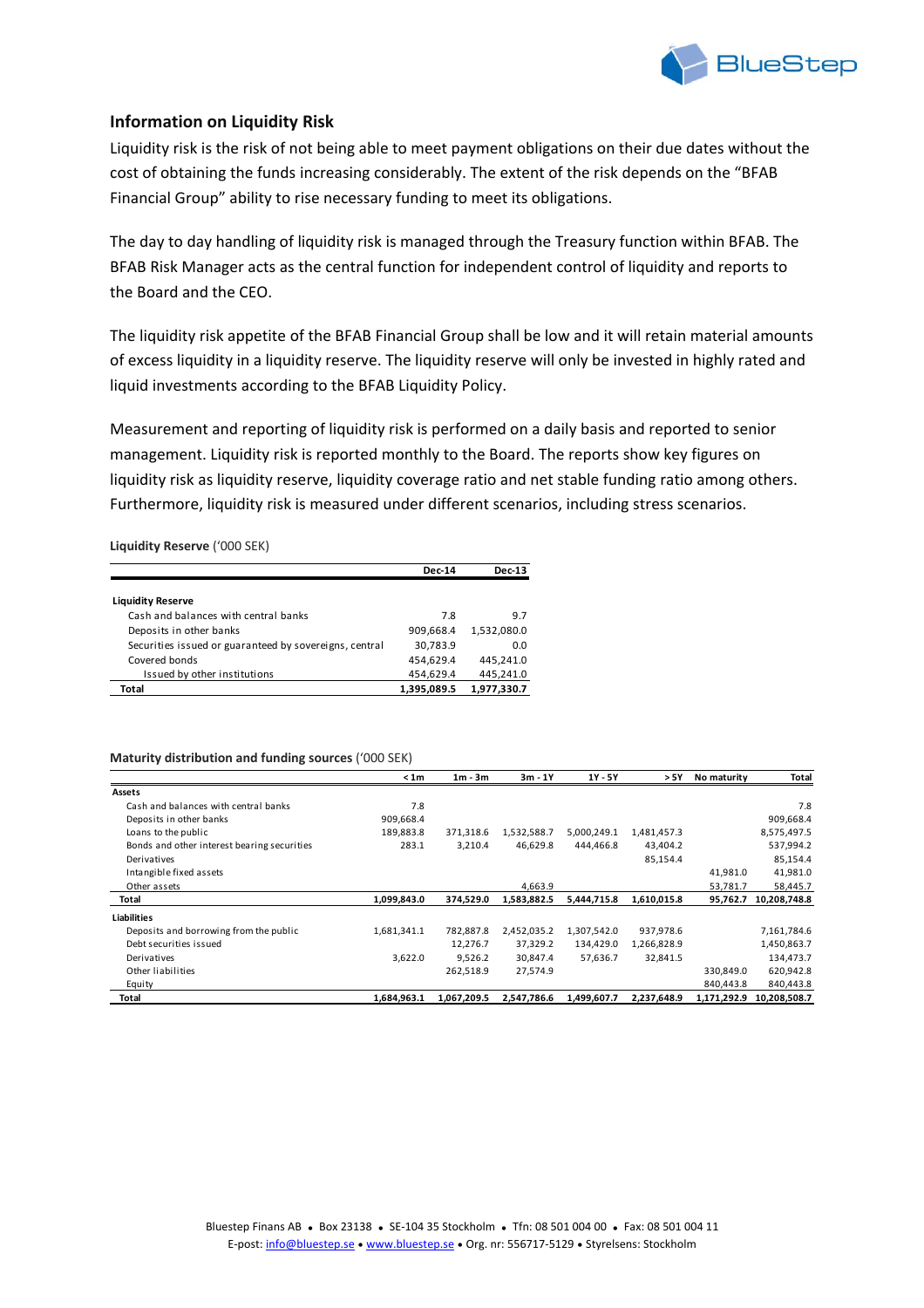

## **Applied rules and regulations**

#### **Pillar I – Minimum capital requirement**

Calculation of the minimum capital requirement according to Pillar I is performed in accordance with the Swedish FSA's regulations and general guidelines on prudential requirements and capital buffers.

- 1. BFAB uses the standardised approach in calculating the credit risk: credit risk is calculated on all asset items.
- 2. The capital requirement for foreign exchange risks cover all items on the balance sheet and translated to Swedish kronor at the exchange rate in effect on the balance sheet date. The capital requirement amounts to 8% of the total net position for the majority of the exposures; for closely correlated currencies a lower capital requirement of 4% applies.
- 3. The capital requirement for operational risks is calculated using the basic indicator approach, which entails that the capital requirement consist of 15% of average operating income for the last three financial years.
- 4. Capital requirements for credit valuation adjustment risk (CVA) is calculated using the standardized approach and relate to positions in OTC derivatives.

## **Pillar II – Rules for the supervisory authorities' overall capital assessment and Internal Capital Adequacy Assessment Process (ICAAP)**

In addition to the statutory minimum capital requirement, credit institutions are expected to make their own assessments of their risks and capital requirements, the so called "Internal Capital Adequacy Assessment Process (ICAAP)" under Pillar II.

Pillar II is regulated by the special supervision of credit institutions and investment firms act (2014:968), the banking and financing business act (2004:297) and the regulation of prudential requirements and capital buffers (2014:993).

Within the ICAAP, stress tests are performed to analyse the capital requirement even for risks that are not included in the calculation of Pillar I requirements. Based on the outcome of the stress tests, an analysis is made of the institution's total capital requirements and a plan to maintain the capital level. Pillar II requirements will always be beyond Pillar I requirements and together they constitute the company's minimum capital requirement.

The SFSA reviews and evaluates risk management and performs controls to ensure that sufficient capital is held for the significant risks that BFAB is exposed to due to its annual review and evaluation process.

#### **Pillar III – Disclosure of capital adequacy and liquidity**

Pillar III relates to disclosure of information. Information regarding capital adequacy and liquidity must be submitted annually and quarterly in accordance with the SFSA's regulations and general guidelines regarding prudential requirements and capital buffers (FFFS 2014:12), the Commission's implementing regulation (EU) No 1423/2013 on implementing technical standards with respect to the disclosure requirements of capital for institutions according to the SFSA's regulations and general guidelines regarding management of liquidity in credit institutions and investment firms (2010:7).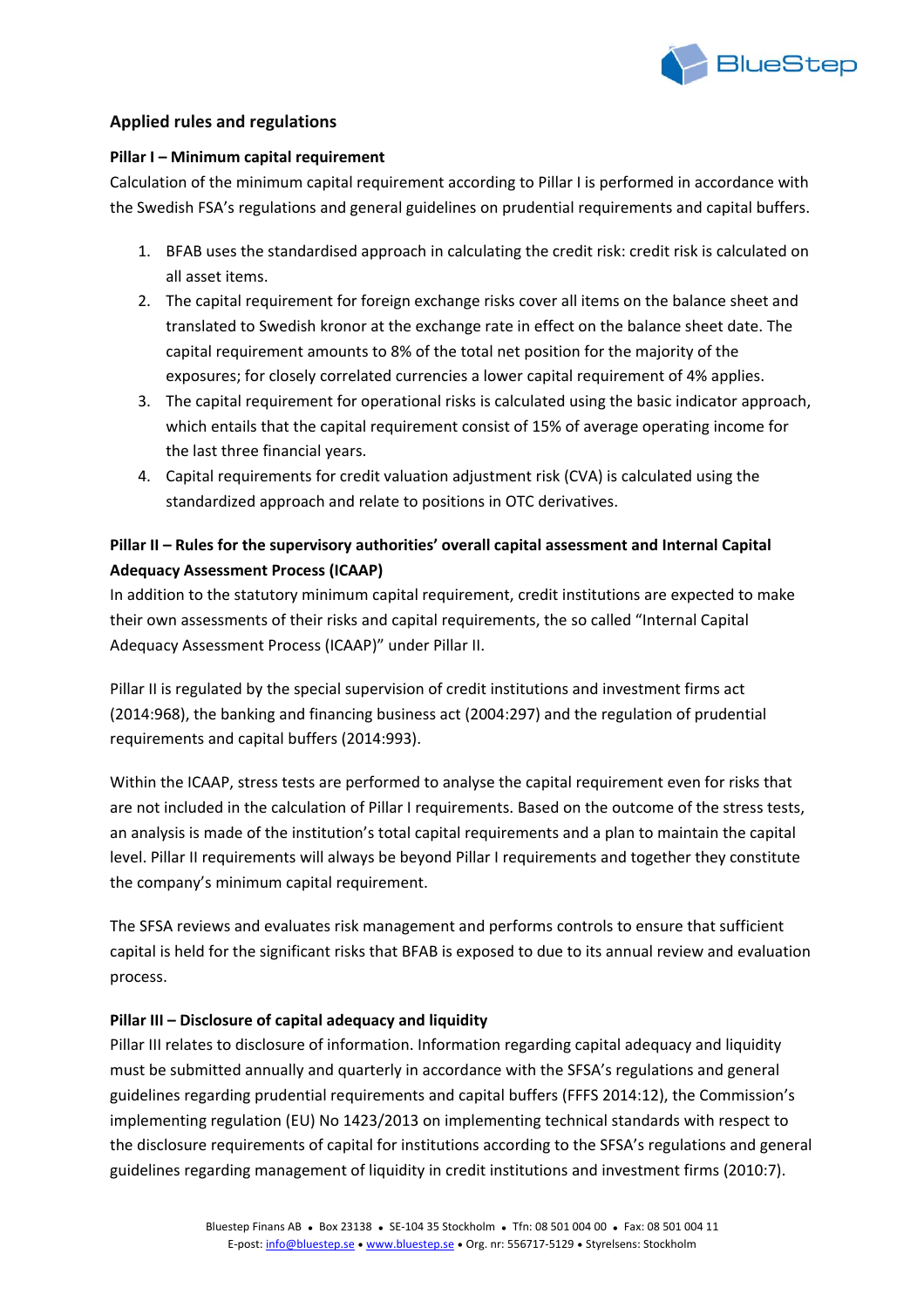

Complete information is disclosed yearly and not later than in connection with publication of the annual report on Bluestep website.

Periodic information on capital adequacy is provided on Bluestep website for the periods ended 31 March, 30 June, 30 September and 31 December.

## **Buffer requirements**

In addition to the capital requirements under Pillar I and Pillar II, all companies covered by the capital adequacy regulations since August 2, 2014 needs to hold extra capital in form of a capital conservation buffer. The purpose of this buffer is to serve as a cushion to absorb losses in bad times. The calculation is performed according to the capital buffers act (2014:966), implementing the capital buffers act (2014:967) and the SFSA's regulations and general guidelines regarding prudential requirements and capital buffers (FFFS 2014:12). The capital conservation buffer is 2.5% of the risk‐ weighted exposure amounts and shall be covered with CET1. If the buffer requirement is not fulfilled restrictions will follow for dividends and bonuses like among other things.

## **Effects of new capital adequacy rules**

## **Capital needs**

As of 13<sup>th</sup> September 2015 a new countercyclical buffer will be introduced. The level of the countercyclical buffer is determined quarterly by the Supervisory Authority and could amount to between 0% and 2.5% of the risk‐weighted exposure amounts. The Supervisory Authority has through this buffer the opportunity to demand that banks maintain a countercyclical buffer during periods of expansionary lending or where there are other risks that could threaten the financial stability. The Swedish Financial Supervisory Authority has determined that the countercyclical buffer is to be activated from the  $13<sup>th</sup>$  September 2015 and should amount to 1.0%. The Norwegian Financial Supervisory Authority will activate the countercyclical buffer at the same level as of June 30, 2015.

#### **Leverage ratio**

Requirements to report the leverage ratio to the Swedish Financial Supervisory Authority was introduced January 1, 2014 but there is still no legal minimum. Unlike capital requirements it is under the Supervisory Authority a non‐risk‐weighted measure that puts a cap on banks' borrowing based on the custom size of their capital and non‐weighted assets. The Basel Committee has proposed that a leverage ratio grade is calculated as the ratio of core Tier and total exposures, including off balance sheet items. The ratio is expressed in percentage.